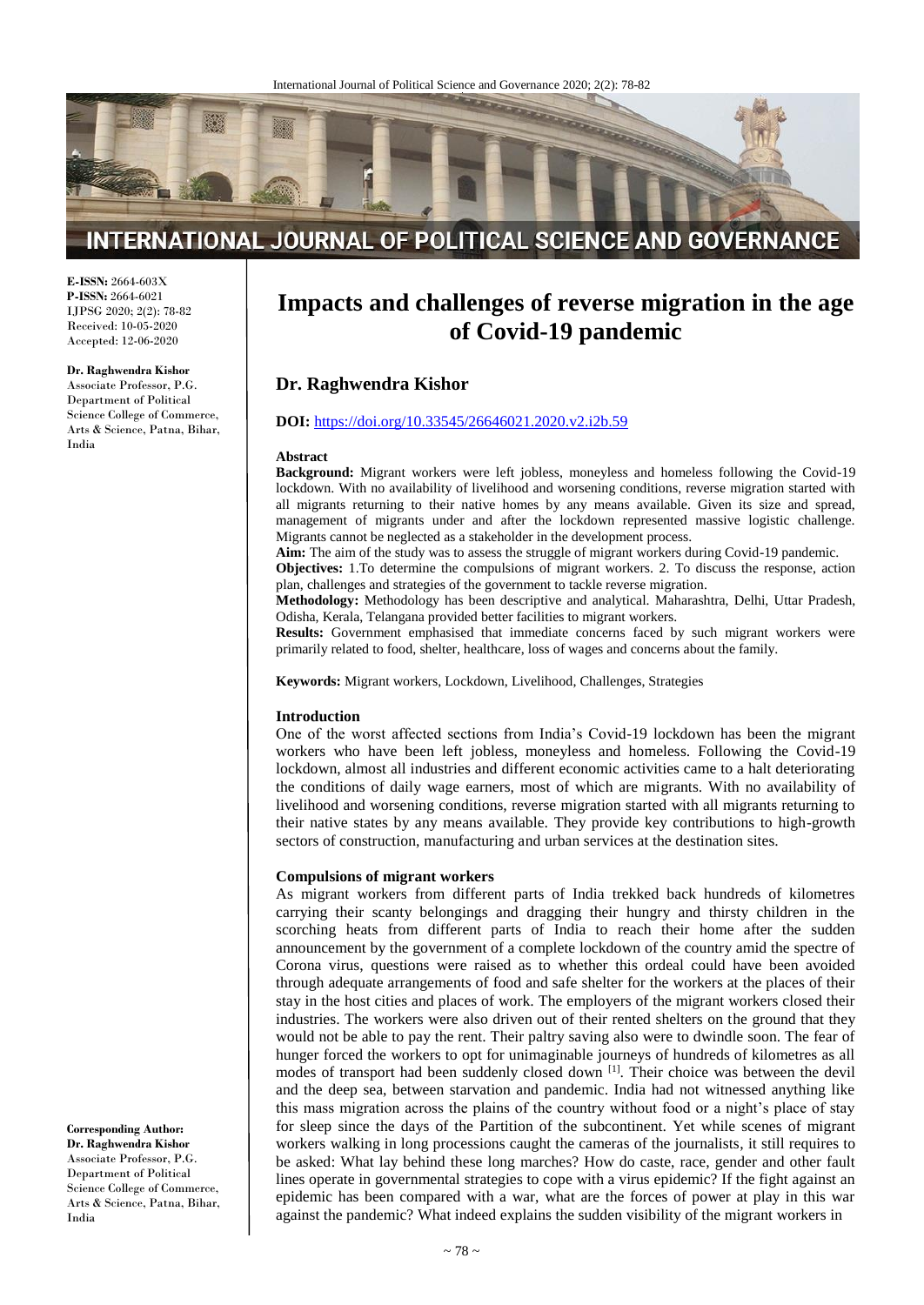the time of a public health crisis? India had been in a complete lockdown mode. They started walking for miles and miles on highways, carrying their belongings on their heads, babies in arms and struggling elderly family members alongside. They were migrant workers mostly belonging to the unorganised sectors fleeing en masse from Delhi to their native villages. They were neither bothered about the rules imposed by the government during the lockdown to curb the spread of the pandemic nor were they frightened about the impact of the novel corona virus. What forced them to flee was the fear of starvation. They were the migrant daily wagers, the 'invisible population', the marginal, 'nowhere people' in our society. The images of this tragic 'long march' were portrayed extensively in the dailies, became viral in social media and captured slots for discussions in television screens for several days. The announcement of the Narendra Modi government for complete lockdown, which started since 24 March 2020, caused sudden halt in all sorts of economic activities including complete shutdown of factories, markets, construction sites, food delivery systems all over India excluding essential emergency services. This sudden lockdown, which included suspension of work and loss of wages, made the current situation even graver for the survival of these daily wage earners. The journey of these migrant workers from exile to home became a nightmare. Some migrant workers died on the road before reaching their destination. The harsh realities of the lockdown forced them to realise if Corona virus did not kill them, hunger would. Apart from Delhi, the movement has been significant from states like Maharashtra, Tamil Nadu and Kerala, where the Corona virus had taken a substantial toll  $[2]$ . In this unprecedented situation, what would be the fate of these marginalised migrant workers in India? Are they not entitled to get minimum necessary support from the state for their survival in this crucial time?

Corona virus outbreak led to a loss of livelihood for those who either worked on short term contracts or those who are without any job contracts. This included several jobs in different industries. For example, in tourism industry, guide, employees of parking contractors, cleaners, waiters in restaurants, suppliers of vegetables and flowers to the hotels, etc. A similar scenario prevailed in other industries like manufacturing and non-manufacturing mainly because of the falling demand. Manufacturing industries such as cement, plastics, rubber, food products and textiles reduced substantial jobs, Transportation sector is also badly affected. This led to the cut down of job market especially those who are employed and also made hardship for job creation. Besides, this will also have an effect on pay-cuts and late increments. India is likely to face the job crisis because of the Covid-19. Migrant workers and workers in informal sector are likely to be badly hit. The most vulnerable section would be those migrant workers who are employed in informal sector, those who do not have either security of employment or any social protection. A large number of migrant workers and workers in informal sector just have been surviving on subsistence wages. The Corona virus outbreak and subsequent lockdown affect them badly leading to their further impoverishment due to loss of livelihood. It also affect hugely their food and nutritional intake, access to health care and education of children.

#### **State and its duty to care for migrants**

The dual imperative that drives the modern state is its simultaneous role as the custodian of legitimate coercive power as well as its role as a caregiver. The approach of the states towards the refugees and migrants residing on their soil has been historically premised upon 'calculated kindness' which is shrouded in constant ambivalence between antagonism and hospitability. The ambivalence stems from the fact that the migrants and refugees are perceived as the 'alien other' and they are 'illegitimate encroachers' in the territory of the host state. Such a concept of 'us and them' is premised upon the territorialized and ethnic idea of identity based on national and sub-national consciousness. The migrants who are involuntarily displaced or have voluntarily moved to an alien land for security or better livelihood opportunities remain at the social, political and economic margins in their host states. Such apathy and indifference towards them are not only prevalent in cases of transnational migrants who reside in other countries but also in the case of inter-state migration within a country. The plight of the economic migrants has been more acute in this context as their movement from their native place to their host state where they work is seen as a voluntary act where they work is seen as a voluntary act where the narrative of 'sympathy' which is still associated with the persecuted refugees is absent. Hence the idea of the 'intruding other' that has always seen the migrants as the outsider has invoked two kinds of responses that define the duality of state behaviour. First, the state unleashes its coercive power to constantly 'regulate' or 'discipline' the economic migrants. Secondly, the state tries to exhibit selectively its caring demeanour as acts of generosity towards these apparently 'illegitimate' migrants, who are the potent sources of cheap labour for the host state [3].

### **Migrant workers and their vulnerabilities in India**

These Migrant Workers, whose clamour for returning to their homes are engaged either as daily wage labourers in the formal economy or as a part of the informal economy. They are the ones who are exposed to the threats of not only joblessness and destitution but also directly exposed to the risk of the unfolding contagious health hazard. What has pushed these menial migrant workers to the point of an insurmountable crisis is the fact that their status as 'migrants' in the host state where they work deprives them of all sense of belongings. Such a lack of the sense of belongings stems from their migrant status in their workplace away from their native home, which they left to escape the menace of starvation. But abandoning of their homes in search of a job as means of survival is not the end of their suffering, rather a new beginning of a life in 'exile' where injustice has been the defining principle. They are often engaged in menial jobs with meagre income and no social security as daily wage labourers, domestic help, rickshaw pullers and other vocations in the unknown urban conglomeration where they reel under the perpetual gaze of the administration and the local populace as the 'outsiders'. They often remain figuratively as well as literally at the margins of the society working in sub-human conditions and residing either in squalor slum colonies or even on roadside pavements in an 'exile' bestowed upon by fate. Not only are they subjected to suspicion, but have been perennially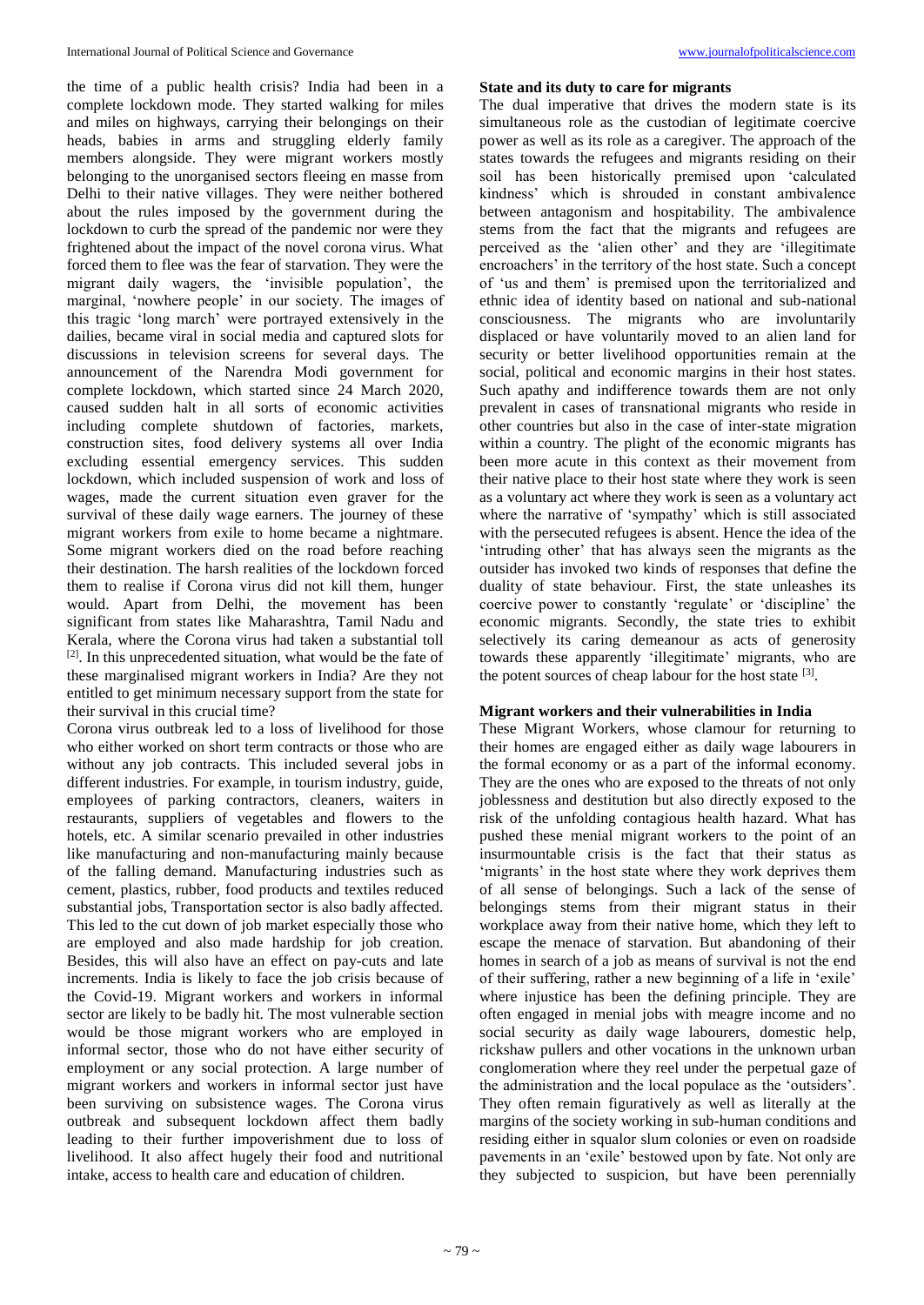denied their basic rights that are not incumbent over the generosity of the local administration where they work, but are constitutionally guaranteed.

We must not forget the fact that these migrant workers who have hit the streets amid the lockdown are mostly Indian citizens with the legal right to move freely within the country to work and are entitled to social protection from the state. Article 19(1) clauses (d) and (e) of the Indian Constitution guarantees all citizens the fundamental right to move freely throughout the territory of India, as well as reside and settle in any part of India. However, their citizenship rights are confined to the mere legalistic entitlement to an identity without much access to the more substantive social and economic rights. Thus, their 'thin' citizenship status without meaningful assistance from the state, which they are entitled to, keeps them at the periphery of the political, economic and social paraphernalia which constantly denies or overlooks their existence. These workers have to face the wrath of state's coercive power in their daily struggle for existence. Difficult living and working conditions, exposure to occupational health hazards, violence at the workplace, exclusion from the access to public services and limited social protection for migrants due to regulatory procedures in destination states and the lack of inclusion of migrants in the social-political dynamics of the city, mark the life of migrant workers. But the state's continuous abnegation of its responsibility as well as its ethics of care towards these migrant workers have only given them multi-layered vulnerabilities, both material and psychological, that have rendered them as the 'nowhere people'. Their vulnerabilities and the state's apathy resurfaced in the public glare as India battles the spread of the pandemic. Lack of assurance from the host state for their security and giving them basic necessary material for survival in the time of pandemic made them desperate to flee for their native villages where they feel they will be safe and secured living with near and dear family members [4].

## **State and its concern**

As the images of apathy of these crowds of migrant workers began to spread on media, especially on social media, these faceless and invisible people suddenly captured the imagination of the society and the state<sup>5</sup>. However, more than sympathy, it is the fear of the spread of the Corona virus due to such huge migrant gatherings that catapulted the respective host state governments to spring into action. The action has largely been two-fold. First, the migrant workers who threatened to walk down hundreds of kilometres to their homes were initially blocked and manhandled by the police at the state borders and were put in 'crowded quarantine' jails to stop their march towards home. When such repressive measures were found to be counterproductive, the state government in a unique show of solidarity coordinated to send a section of migrants back home in buses. Second, in order to stop the upsurge of the migrant workers, their host states persuaded them to stay back during the lockdown and arranged for their lodging and food at the state expense they were termed as 'guest workers' underlining their 'outsider status' in more presentable nomenclature. The state Chief Ministers were also found calling each other to request the host states to kindly take care of 'their people'. West Bengal Chief Minister's letters to the Chief Ministers of 18 states urging them to take care of the migrants from Bengal and her

assurance to provide protection to migrant workers from other states is a case in point<sup>6</sup>. This was done that the migrants don't march to their home states without medical tests as they were perceived to be potential carrier of the Corona virus. The images, in which disinfectants were sprayed on the migrant workers in Uttar Pradesh in order 'clean' them of any potential infection that they might be carrying, are emblematic of the insensitivity of the state towards the migrants. Under such circumstances, the migrant workers who have been always at the receiving end of their home states' as well as host states' neglect, seen many a time rejecting the relief offered to them in disbelief, suspicion and distrust towards the state.

### **Tackling the reverse migration risk**

Reverse migration in the age of Covid-19 poses a grave healthcare risk for both the migrants and the residents of their home states. As the employer-states are industrial states, they have pockets of high population density, where the propensity of infection spread is higher. A large proportion of the migrant workers reside in one of these high-density pockets and are therefore more susceptible to getting infected. Further, the home states of migrants are typically economically constrained with limited healthcare facilities. Thus, the states receiving an overwhelming influx of migrants need to be extra-vigilant and strategic in combating this risk. The receiving states like Bihar, Jharkhand, Uttar Pradesh and Rajasthan viewed new rise in cases, which is likely to be the collateral effect of reverse migration<sup>[7]</sup>.

The travel pattern of the migrants presented a silver lining to this entire situation. Travelling from and to the same location in groups led to natural clustering. Two-fold randomised testing -one by the sending state and other by the receiving state can help estimate the propensity of infection in each of these clusters. This needs to be supplemented with an isolation or a follow-up strategy for containing the spread in case the authorities find a significant number of positive samples within a cluster. This can further aid in focused future testing efforts and predicting potential red zones [8].

#### **The action plan**

The key to fighting a pandemic at nationwide scale is a priori prediction of red zones, hotspots and anticipatory containment actions, rather than playing cat and mouse with the Corona virus. Our analysis estimates that the actual number of Covid-19 cases in India is significantly higher than the currently observed numbers. Based on our estimates of the actual number of cases for each state and India as a whole, we argue that it is important to perform stratified randomised testing in order to estimate the spread of the disease in subsections of the population <sup>[9]</sup>. Along with regional randomised testing, we also recommend twofold randomised testing on reverse migrating workers. It is feasible to predict future red zones by combining the results from regional and two-fold randomised testing coupled with a follow-up strategy. The central government's Covid-19 response committee, in consultation with the state governments, can then use the information on potential red zones across to strategically allocate medical resources. The best way forward is to act pre-emptively and contain the spread before it becomes fatal [10].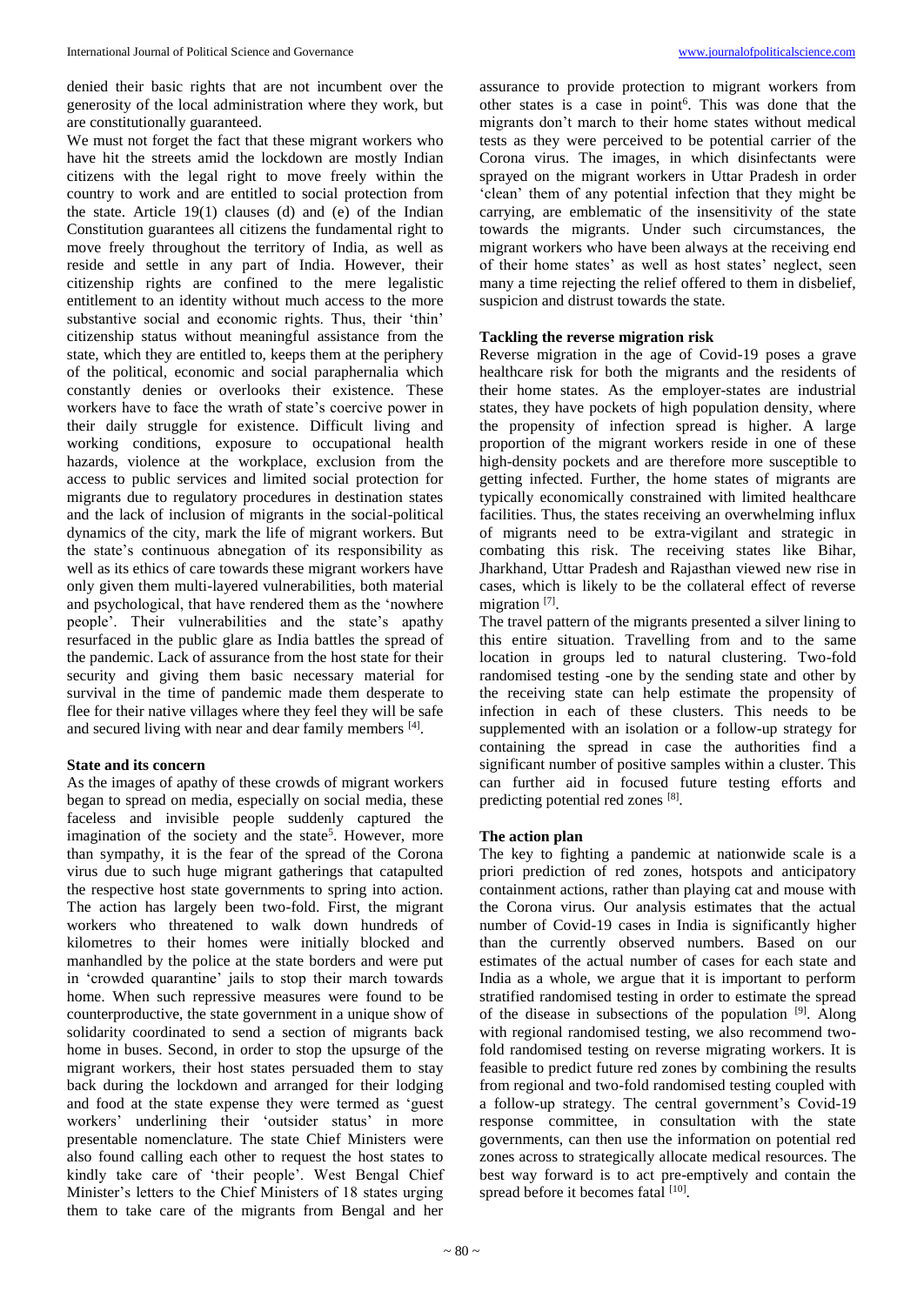## **Response of the central and state governments**

To mitigate the effect of the lockdown on the vulnerable groups, Government of India on 26 March 2020, announced Rs, 1.70 lakh crore package under the 'Pradhan Mantri Gareeb Kalyan Yojana'. It has within its ambit health workers, farmers, MGNREGA workers, economically vulnerable categories, especially women, elderly and unorganised sector workers, Jan Dhan account holders and Ujjwala beneficiaries. The Scheme entails an additional 5kg. of wheat or rice and one kg. of preferred pulses to 80 crore beneficiaries for the next three months i.e. upto June 30, 2020. These benefits have been extended upto November 30, 2020 as the announcement made again by the Prime Minister on June 30, 2020. 'One nation, One ration card' Scheme is going to be launched by the Central Government which will be useful for the migrant workers all over the country. Central Government also gave an order to the state governments to use Building and Construction Workers Welfare Fund of Rs. 52000 crores to provide relief to Construction Workers through direct benefit transfer (DBT). Ministry of Home Affairs (MHA) also asked the landlords not to charge rent during this crisis and employers to make the payment of wages of their workers without deduction for the period of closure. MHA set up control room to monitor the situation 24x7 to ensure the access to essential commodities to anyone. States were allowed to utilise money in the State Disaster Relief Fund (SDRF) to provide food, accommodation and medical care to homeless, including migrant workers, stranded due to lockdown and sheltered in relief camps and other places. Till 31<sup>st</sup> March, 2020, 6.6 lakh migrant workers were accommodated in the 21,604 relief camps with provision of food, shelter and other basic necessities.

Government of India also talked about the mental health of these migrant workers and issued guidelines. Government emphasised that immediate concerns faced by such migrant workers are primarily related to food, shelter, healthcare, fear of getting infected or spreading the infection, loss of wages, concerns about the family, anxiety, fear and mental health.

Though the lack of proper guidelines to implement the strategies posed several challenges in front of state governments in form of lack of preparedness, however in line with orders given by central government, majority states devised their own strategies and took substantial measures to protect the lives and rights of migrants during this time. The states of Delhi, Bihar, Odisha, Kerala and Maharasthra provided temporary shelters to all the migrant workers. Many states like Delhi, Uttar Pradesh, Odisha, Kerala, Telangana, Karnataka provided free food or ration bags to migrant workers, homeless and poor people along with the distribution of food grain kits. Many municipal corporations and local bodies too took the initiative to assist migrants and stranded people by starting community kitchen, health care to migrants, providing awareness to them and collecting funds to support the needy.

States have also initiated the involvement of Non- 1. Government Organisations (NGOs), Jail mates and volunteers to support them in this endeavour. NGOs have now started crowdfunding efforts to find a way out to help those in need and they are making substantial efforts to feed people, provide them meal kits, hygiene kits, family kits of essentials

Garib Kalyan Rojgar Abhiyan (GKRA) was launched by the Prime Minister on June 20, 2020. The campaign will help provide jobs to a majority of migrant workers on an immediate basis and even throw up opportunities for the rehabilitation of all those willing to stay back and work in home states. 116 districts from six states have been selected for coverage under the scheme for reating  $125$  man days  $^{[11]}$ . Several other schemes have been launched by the Central and State Governments for the relief of migrants.

There are more than 200 million migrant workers in India, however there is no estimate of migrants stranded at different locations. The relief provided by the Government and Non-Government Organisations may bring some relief to the migrants, but looking into the huge migrant population, the amount of services provided have proved highly inadequate.

# **Challenges and future strategies**

There is a huge uncertainty about how long this crisis will continue and what damage it would do to the economy, livelihood of the people and availability of basic healthcare services. Given its size and spread, management of migrants under and after the lockdown represents a massive logistic challenge. Some of these challenges need to be addressed instantly and some are the long term

- 1. The instant challenges are related to stranded migrants.
	- i) How to provide food and basic amenities at camps/shelters by maintaining better hygiene and sanitation to all of them?
	- ii) How to provide basic health care and preventive kits (like mask, sanitisers and gloves, etc.)?
	- iii) How to appraise quickly their conditions and do the screening of the possibly infected persons and quarantine them separately?
	- iv) How to maintain the social distancing for the migrants to control the spread of infection?
	- v) How to provide counselling and psychological support to the migrants under the distress?
- 2. There is an urgent need for the development of authentic database for the stranded migrants at destination, in highway camps and returned migrants in villages. Data on volume and characteristics of the migrants (in camps, home quarantine) is required to transfer the benefits of social welfare schemes at present and for future management needs.
- 3. During and post-lockdown period, how to provide the basic income support to migrants and their left behind families who are not registered to the social schemes and depend on daily wages for survival?
- 4. With severe disruption, the question arises, whether reverse migrants will come back to work in towns or stay in their villages. If they do not return, how to deal with likely economic stress in destination areas?

# **Long term challenges and strategies**

Migrants cannot be neglected as a stakeholder in development for a long time. Integration of migrants with development is the need of the hour. Government should seriously look into the recommendations of UNESCO-UNICEF and the Working Group on Migration and implement them at the earliest.

2. Public health system particularly at the primary and secondary care levels needs to be strengthened,